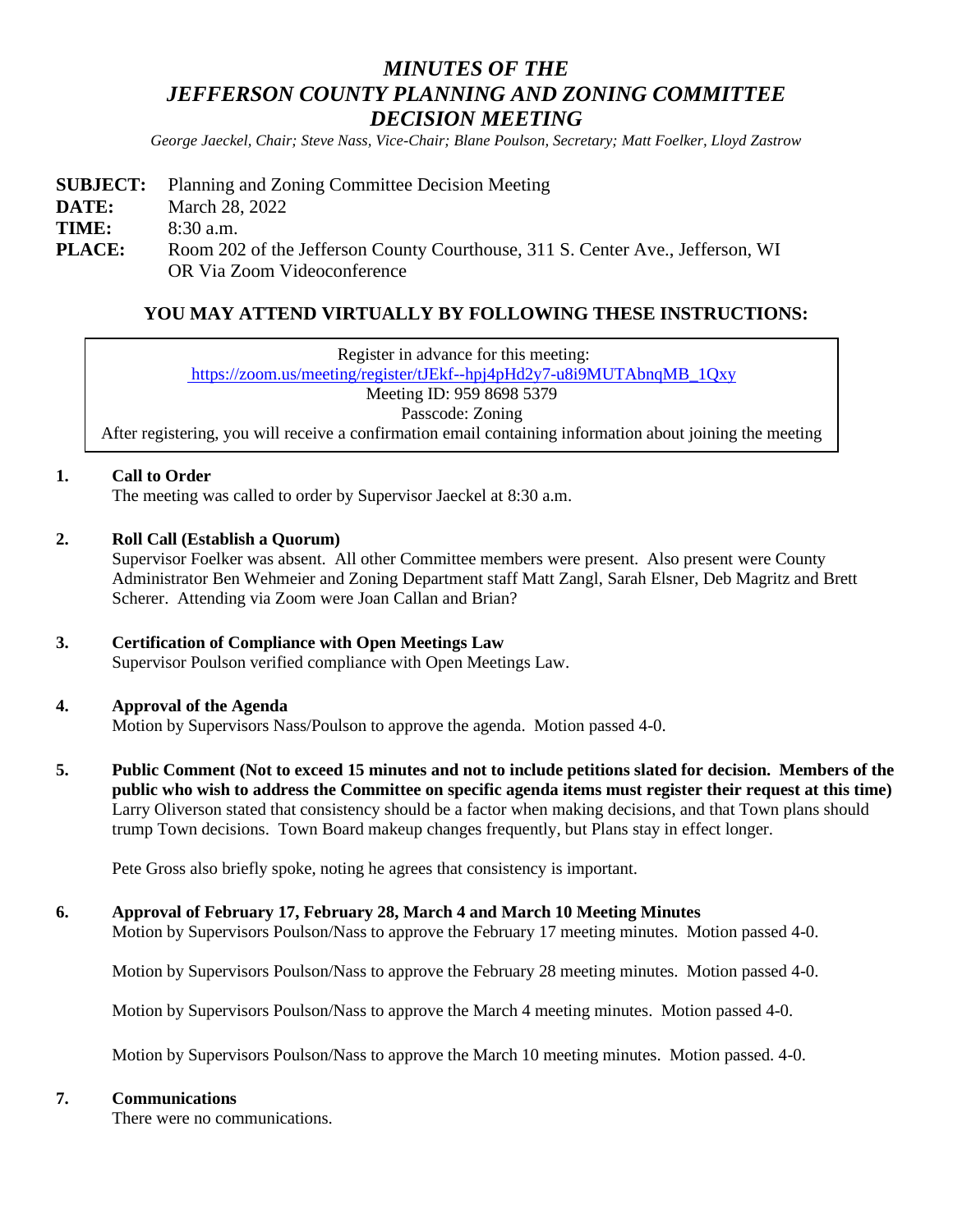# **8. February Monthly Financial Report for Register of Deeds – Staci Hoffman**

Hoffman noted that recording numbers and revenues were back down near those of 2020. Her office is working on back indexing in preparation for the Courthouse renovation project.

# **9. February Monthly Financial Report for Land Information Office-Matt Zangl**

Zangl added that Land Information fees were also down, following the pattern of Register of Deeds Office.

## **10. March Monthly Financial Report for Zoning – Matt Zangl**

Zangl further reported that there have been busy spurts in the Zoning Department, but revenues are \$10,000 down from March 2021. Counter traffic in the Department has picked up.

#### **11. Discussion on Solar Energy Facilities**

Crawfish River Solar is currently working on grading according to Zangl. They have finished up their permits; a monthly meeting will be held later this week.

Badger State Solar is working on funding and permitting.

- **12. Discussion on WE Energies Liquefied Natural Gas (LNG) Facility in the Town of Ixonia** Zangl explained that WE Energies has finished up the permitting for the project. They are working on impoundment and later on pouring concrete. Wehmeier added that repairs necessary on County Road SC will be done and billed to WE Energies.
- **13. Discussion and Possible Action on R4379A-22 & CU2108-22 for Donald & Nancy Brunson, PIN 006-0716- 1642-000 near W1432 County Road B in the Town of Concord. These petitions were presented in public hearing on February 17, 2022 and subsequently postponed on February 28, 2022.** Zangl explained the situation to date. He noted that if the Town wishes to, they can file a resolution to overturn a rezoning. Motion by Supervisors Jaeckel/Poulson to take the petitions off the table. Discussion ensued among Committee members on their thoughts. Motion by Supervisors Jaeckel/Nass to approve R4379A-22. Motion passed 4-0. Motion by Supervisors Poulson/Jaeckel to approve CU2108-22. Motion passed 4-0. Please see individual files for a more detailed record of the decisions.

## **Corporation Counsel Blair Ward arrived at this point.**

- **14. Discussion and Possible Action on CU2101-21 for Brian & Jennifer Statz, PIN 014-0615-0221-029 at N4885 County Rd D, Town of Jefferson. This petition was presented in public hearing on December 16, 2021 and subsequently postponed on January 3, 2022.** Zangl explained the proceedings to date. Motion by Supervisors Nass/Jaeckel to approve CU2101-21 as presented. Motion passed 4-0.
- **15. Discussion and Possible Action on R4361A-21 for Jeffery and Rebecca Weber, PIN 014-0615-0441-000 for a 1.00 acre A-3 lot on Paradise Road in the Town of Jefferson. This petition was previously postponed on February 28, 2022.**

The petitioner asked that his request be brought up at the April decision meeting. No action was taken.

# **16. Discussion and Possible Action on Petitions Presented in Public Hearing on March 10, 2022:** *PLEASE SEE INDIVIDUAL FILES FOR A COMPLETE RECORD OF THE FOLLOWING DECISIONS:*

**APPROVE WITH CONDITIONS R4394A-22 – Richard Helman** on a motion by Supervisors Nass/Poulson to create three new building sites, one of 1.9 ac and two of 1.89 ac, all on **Switzke Rd** in the Town of Farmington from part of PIN 008-0715-0432-004 (5.6 ac). This is in accordance with Sec. 11.04(f)8 of the Jefferson County Zoning Ordinance. Motion passed 4-0.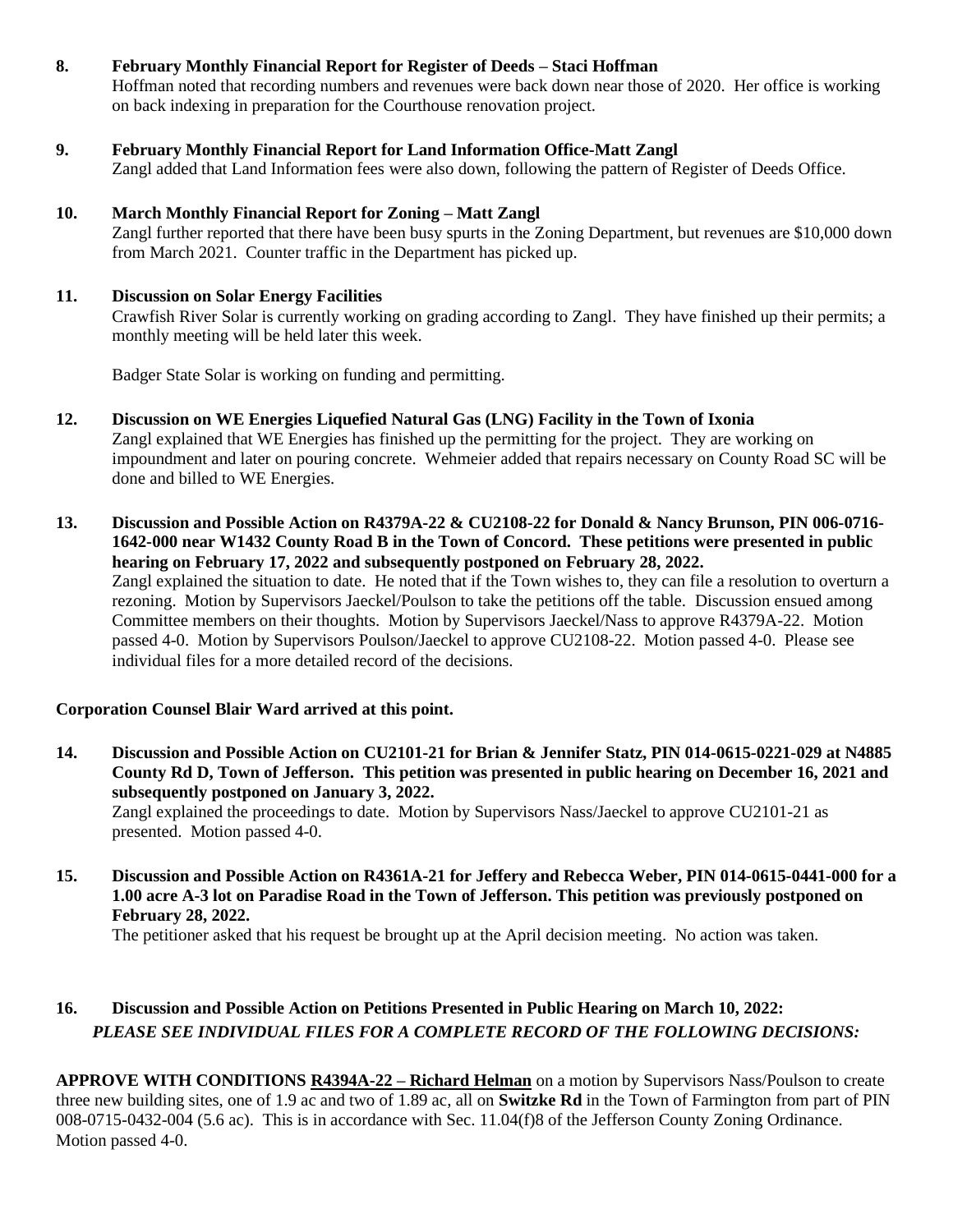## **Supervisor Poulson left the room.**

**APPROVE WITH CONDITIONS R4391A-22 –Jeanette C Poulson Family Trust** on a motion by Supervisors Nass/Jaeckel to create a 4.71-ac lot around the home & buildings at **N795 Tamarack Rd,** Town of Palmyra from part of PIN 024-0516-2713-000 (40 ac). This is in accordance with Sec. 11.04(f)8 of the Jefferson County Zoning Ordinance. Motion passed 3-0 with Supervisor Poulson out of the room.

**APPROVE WITH CONDITIONS R4392A-22 –Jeanette C Poulson Family Trust** on a motion by Supervisors Nass/Jaeckel to rezone approximately 2.8 ac of PIN 024-0516-2742-000 (37.8 ac) to add it to an adjoining 2.2-ac A-3 zoned lot at **N683 Tamarack Rd,** Town of Palmyra. This is in accordance with Sec. 11.04(f)8 of the Jefferson County Zoning Ordinance. Motion passed 3-0 with Supervisor Poulson out of the room.

# **Supervisor Poulson returned to the meeting.**

**APPROVE WITH CONDITIONS R4393A-22 – James E Gilbert** on a motion by Supervisors Zastrow/Jaeckel to create a 2.47-ac building site **at the intersection of Bakertown Rd and Pioneer Dr** from part of PIN 006-0716-2942-000 (40.703 ac), Town of Concord. This is in accordance with Sec. 11.04(f)8 of the Jefferson County Zoning Ordinance. Motion passed 4-0.

**APPROVED WITH CONDITIONS R4395A-22 – Connie & Jerry Wolf/Jay & Deloris Kogle Trust Property** on a motion by Supervisors Nass/Poulson to rezone approximately 1.5 ac of PIN 022-0613-3122-002 (15.443 ac) to add it to an existing adjacent A-3 zone owned by the Wolfs at **N2803 County Rd C,** Town of Oakland. This is in accordance with Sec. 11.04(f)8 of the Jefferson County Zoning Ordinance. Motion passed 4-0.

**APPROVED WITH CONDITIONS R4396A-22 – Barry & Pauline Stephan** on a motion by Supervisors Nass/Jaeckel to create a 2-ac lot around the home at **N4062 County Road E** from part of PIN 026-0616-1422-000 (33.965 ac) in the Town of Sullivan. This is in accordance with Sec. 11.04(f)8 of the Jefferson County Zoning Ordinance. Motion passed 4-0.

**APPROVED WITH CONDITIONS R4397A-22 – Heidi Kabat & Wayne Meier/RNH Trust Property** on a motion by Supervisors Nass/Zastrow to create a 3-ac lot around the home at **N7691 Newville Rd** in the Town of Waterloo from part of PIN 030-0813-3321-001 (30.25 ac). This is in accordance with Sec. 11.04(f)8 of the Jefferson County Zoning Ordinance. Motion passed 4-0.

**POSTPONED ACTION ON R4398A-22 – Heidi Kabat &Wayne Meier/RNH Trust Property** on a motion by Supervisors Nass/Poulson to create two new 1-ac building sites from part of PIN 030-0813-3321-001 (30.25 ac) **near N7691 Newville Rd**, Town of Waterloo. This is in accordance with Sec. 11.04(f)8 of the Jefferson County Zoning Ordinance. Motion passed 4-0.

**POSTPONED ACTION ON R4399A-22 – Kyle** Skalitzky to create a 3-ac lot around the home & buildings at **W8968 Kenny Ln**, Town of Waterloo, from part of PIN 030-0813-1744-000 (38.859 ac) This is in accordance with Sec. 11.04(f)8 of the Jefferson County Zoning Ordinance. No action was taken because the petitioner did not attend public hearing.

**APPROVED WITH CONDITIONS CU2111-22 – Scott Construction Inc** on a motion by Supervisors Jaeckel/Poulson for conditional use for an update to an existing non-metallic mineral extraction operation in an A-1 zone at **W7161 County Road J.** The site is on PINs 014-0614-1921-002 (9.99 ac), 014-0614-1924-001 (38.852 ac), 014-0614-1931-001  $(20 \text{ ac})$  and  $014$ -0614-1923-002  $(21.972 \text{ ac})$  in the Town of Jefferson. This is in accordance with Sec. 11.04(f)6 of the Jefferson County Zoning Ordinance. Motion passed 4-0.

**APPROVED WITH CONDITIONS CU2112-22 – David & Jean Anich Trust** on a motion by Supervisors Poulson/Jaeckel for conditional use for repair services in a Community zone at the **intersection of County Rd E and**